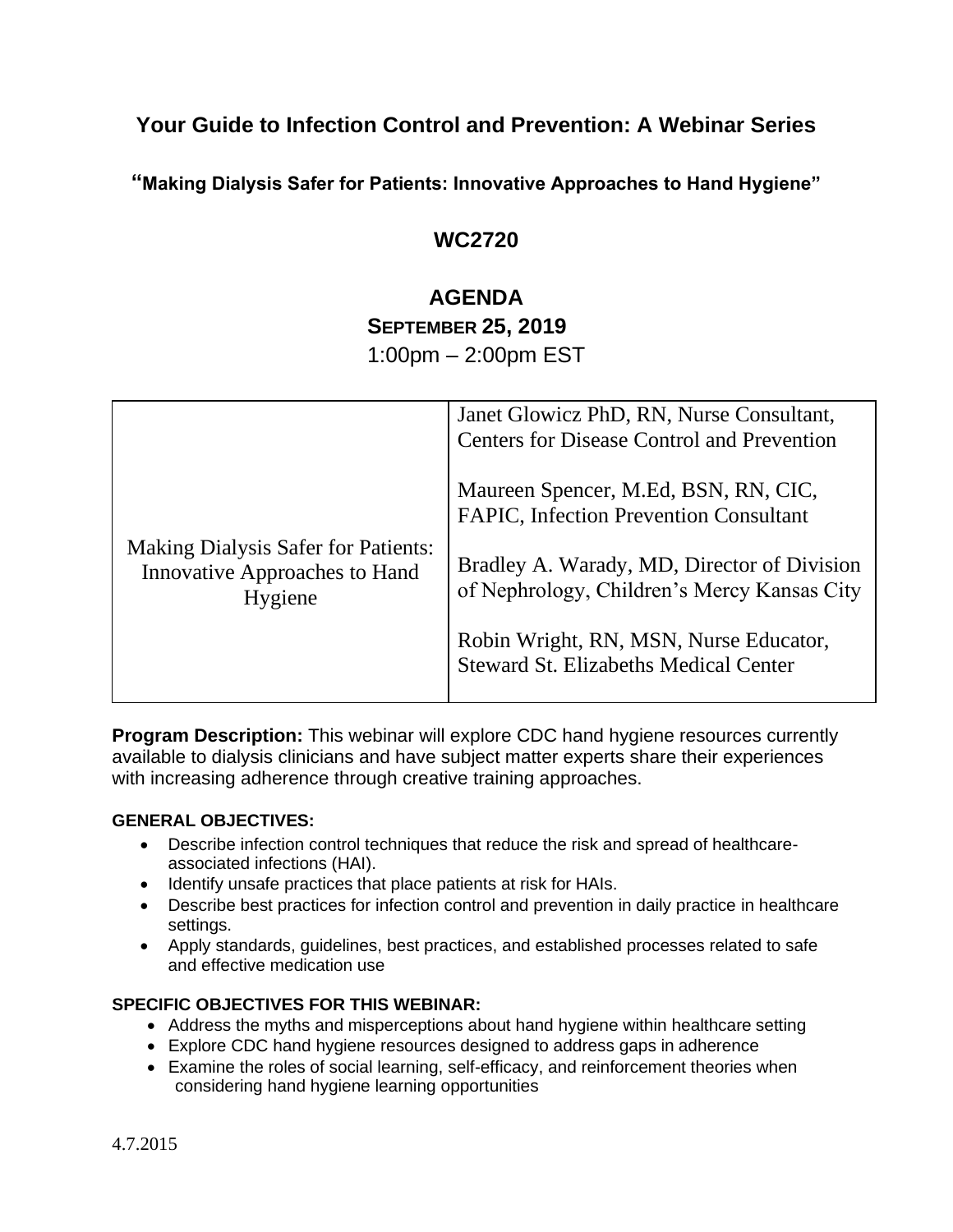- Discuss strategies for successful hand hygiene education and creative ways to train staff and increase adherence
- Discuss CDC Core Interventions for bloodstream infection prevention in the dialysis setting related to hand hygiene

## **Origination Date: October 25, 2019 Expiration Date: October 29, 2021**

| URL:                        | https://www.cdc.gov/hai/prevent/safe-healthcare-webinars.html |                                                                                                                                                                                     |
|-----------------------------|---------------------------------------------------------------|-------------------------------------------------------------------------------------------------------------------------------------------------------------------------------------|
| <b>HARDWARE/SOFTWARE:</b>   |                                                               | Computer Hardware; Internet connection;<br><b>Browser</b>                                                                                                                           |
| <b>MATERIALS:</b>           |                                                               | <b>None</b>                                                                                                                                                                         |
| <b>TARGET AUDIENCE:</b>     |                                                               | Physicians, Physician Assistants, Nurse<br>Practitioners, Registered Nurses, Health<br>Educators, Pharmacists, Medical Residents,<br>Epidemiologists, Laboratorians, Administrators |
| <b>PREREQUISITES:</b>       |                                                               | General awareness of germ theory and<br>basic level of infection control and prevention                                                                                             |
| <b>CONTACT INFORMATION:</b> |                                                               | Division of Healthcare Quality Promotion,<br>hip@cdc.gov                                                                                                                            |

## **ACCREDITATION STATEMENTS:**

**CME:** The Centers for Disease Control and Prevention is accredited by the Accreditation Council for Continuing Medical Education (ACCME®) to provide continuing medical education for physicians.

The Centers for Disease Control and Prevention designates this **enduring activity** for a maximum of **(1.0)** *AMA PRA Category 1 Credits*™. Physicians should claim only the credit commensurate with the extent of their participation in the activity.

**CNE:** The Centers for Disease Control and Prevention is accredited as a provider of Continuing Nursing Education by the American Nurses Credentialing Center's Commission on Accreditation.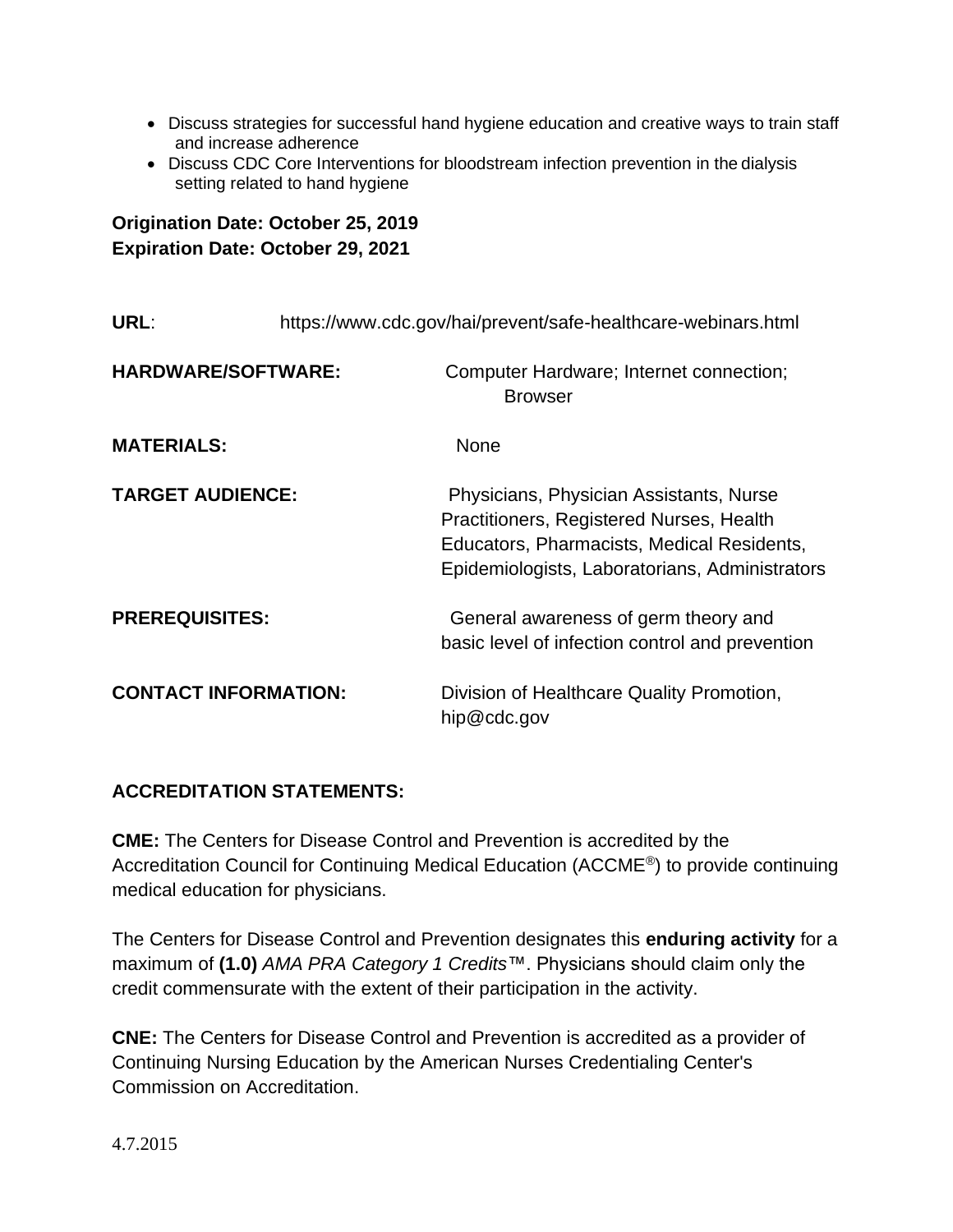This activity provides **(1.0)** contact hours.

**CEU:** The Centers for Disease Control and Prevention is authorized by IACET to offer **(0.1)** CEU's for this program.

**CECH:** Sponsored by the Centers for Disease Control and Prevention, a designated provider of continuing education contact hours (CECH) in health education by the National Commission for Health Education Credentialing, Inc. This program is designated for Certified Health Education Specialists (CHES) and/or Master Certified Health Education Specialists (MCHES) to receive up to **(1)** total Category I continuing education contact hours. Maximum advanced level continuing education contact hours available are 0. CDC provider number **98614.**



**CPE:** The Centers for Disease Control and Prevention is accredited by the Accreditation Council for Pharmacy Education as a provider of continuing pharmacy education.

This program is a designated event for pharmacists to receive **0.1** CEUs in pharmacy education. The Joint Accreditation Universal Activity Number is **JA4008229-0000-20- 086-H05-P.**

Category: This activity has been designated as Knowledge-Based.

Once credit is claimed, an unofficial statement of credit is immediately available on TCEOnline. Official credit will be uploaded within 60 days on the NABP/CPE Monitor.

## **For Certified Public Health Professionals (CPH)**

The Centers for Disease Control and Prevention is a pre-approved provider of Certified in Public Health (CPH) recertification credits and is authorized to offer **(1)** CPH recertification credits for this program.

CDC is an approved provider of CPH Recertification Credits by the National Board of Public Health Examiners. Effective October 1, 2013, the National Board of Public Health Examiners (NBPHE) accepts continuing education units (CEU) for CPH recertification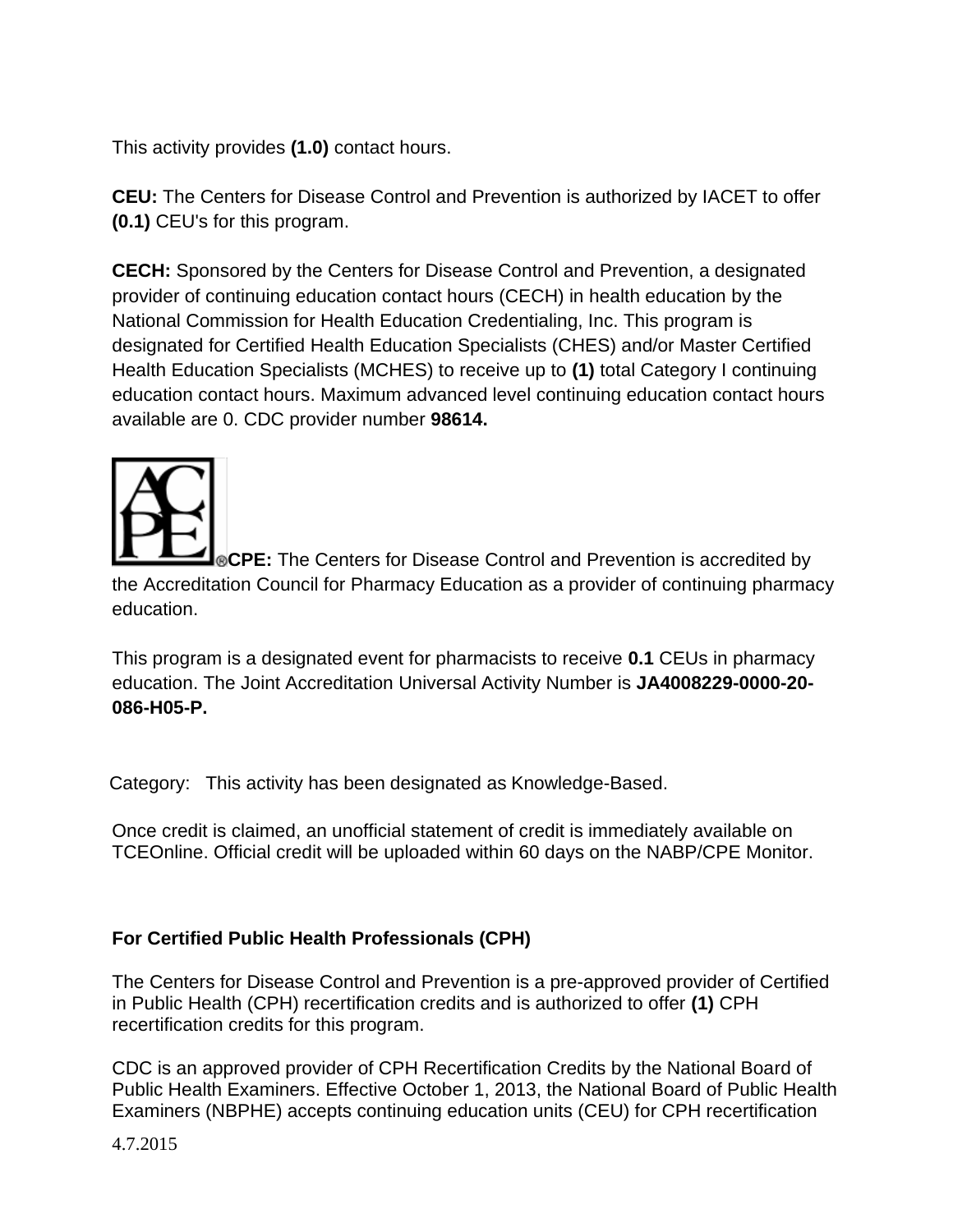credits from CDC. Please select CEU as your choice for continuing education when